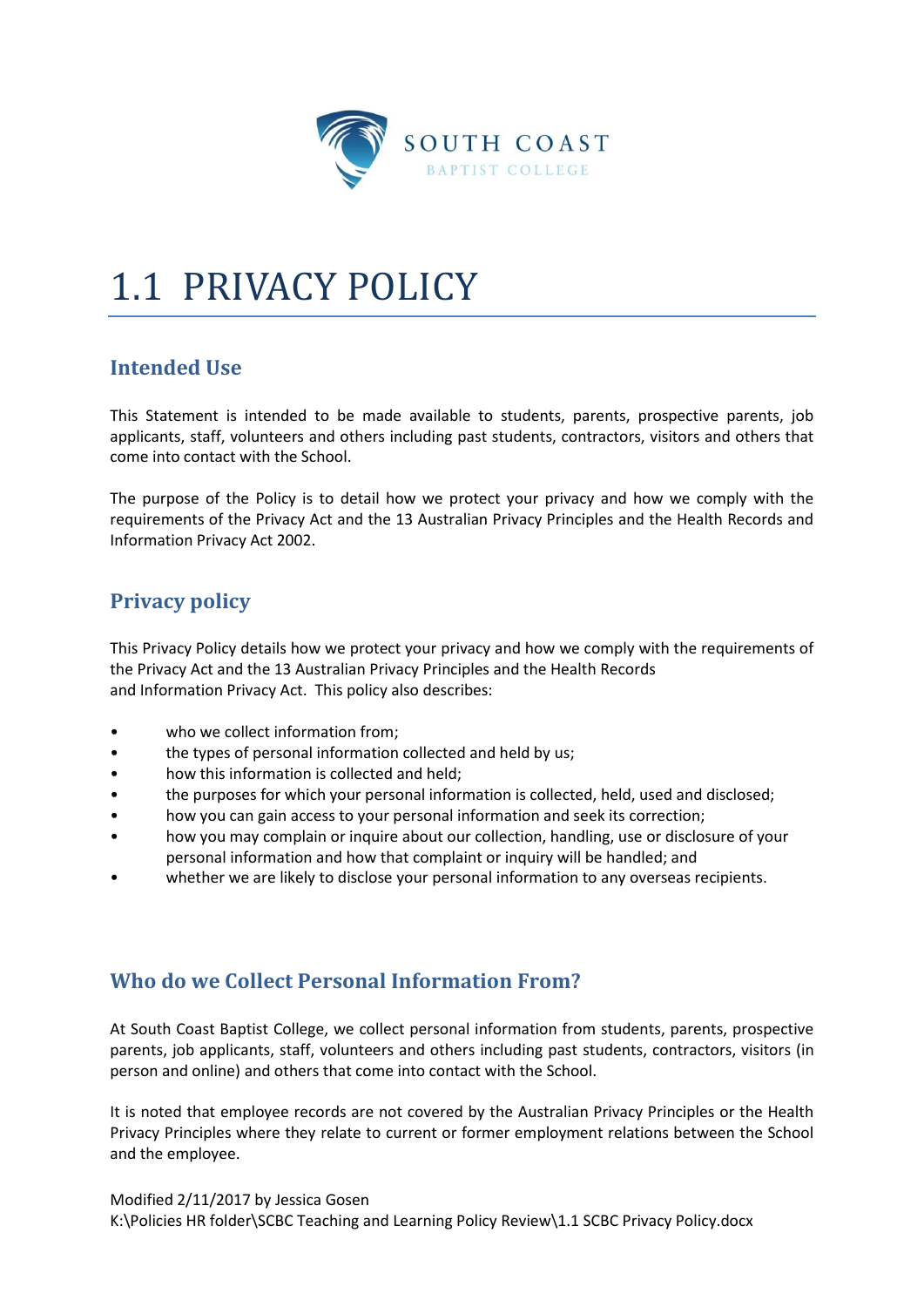# **What Kinds of Personal Information Do We Collect?**

The kinds of personal information we collect is largely dependent upon whose information we are collecting and why we are collecting it, however in general terms the School may collect:

- Personal Information including names, addresses and other contact details; dates of birth; next of kin details; financial information, photographic images and attendance records.
- Sensitive Information (particularly in relation to student and parent records) including religious beliefs, government identifiers, nationality, country of birth, languages spoken at home, professional memberships, family court orders and criminal records.
- Health Information (particularly in relation to student and parent records) including medical records, disabilities, immunisation details, individual health care plans, counselling reports, nutrition and dietary requirements.
- Website visitor information provided by google analytics including demographics, location, interests and user characteristics.

## **How do we collect your personal information?**

How we collect personal information will largely be dependent upon whose information we are collecting. If it is reasonable and practical to do so, we collect personal information directly from you.

Where possible the School has attempted to standardise the collection of personal information by using specifically designed forms (e.g. an Enrolment Form). However, given the nature of our operations, we often also receive personal information by email, letters, notes, over the telephone, in face to face meetings, through financial transactions and through surveillance activities such as the use of CCTV security cameras or email monitoring.

We make use of google analytics to provide statistical information about our website visitors in order to better provide relevant information on our website.

We may also collect personal information from other people (e.g. a personal reference) or independent sources (e.g. a telephone directory), however we will only do so where it is not reasonable and practical to collect the information from you directly.

Sometimes we may be provided with your personal information without having sought it through our normal means of collection. We refer to this as "unsolicited information". Where we collect unsolicited information we will only hold, use and/or disclose that information if we could otherwise do so had we collected it by normal means. If that unsolicited information could not have been collected by normal means then we will destroy, permanently delete or de-identify the information as appropriate.

### **How we use personal information**

We only use personal information that is reasonably necessary for one or more of our functions or activities (the primary purpose) or for a related secondary purpose that would be reasonably expected by you, or to which you have consented.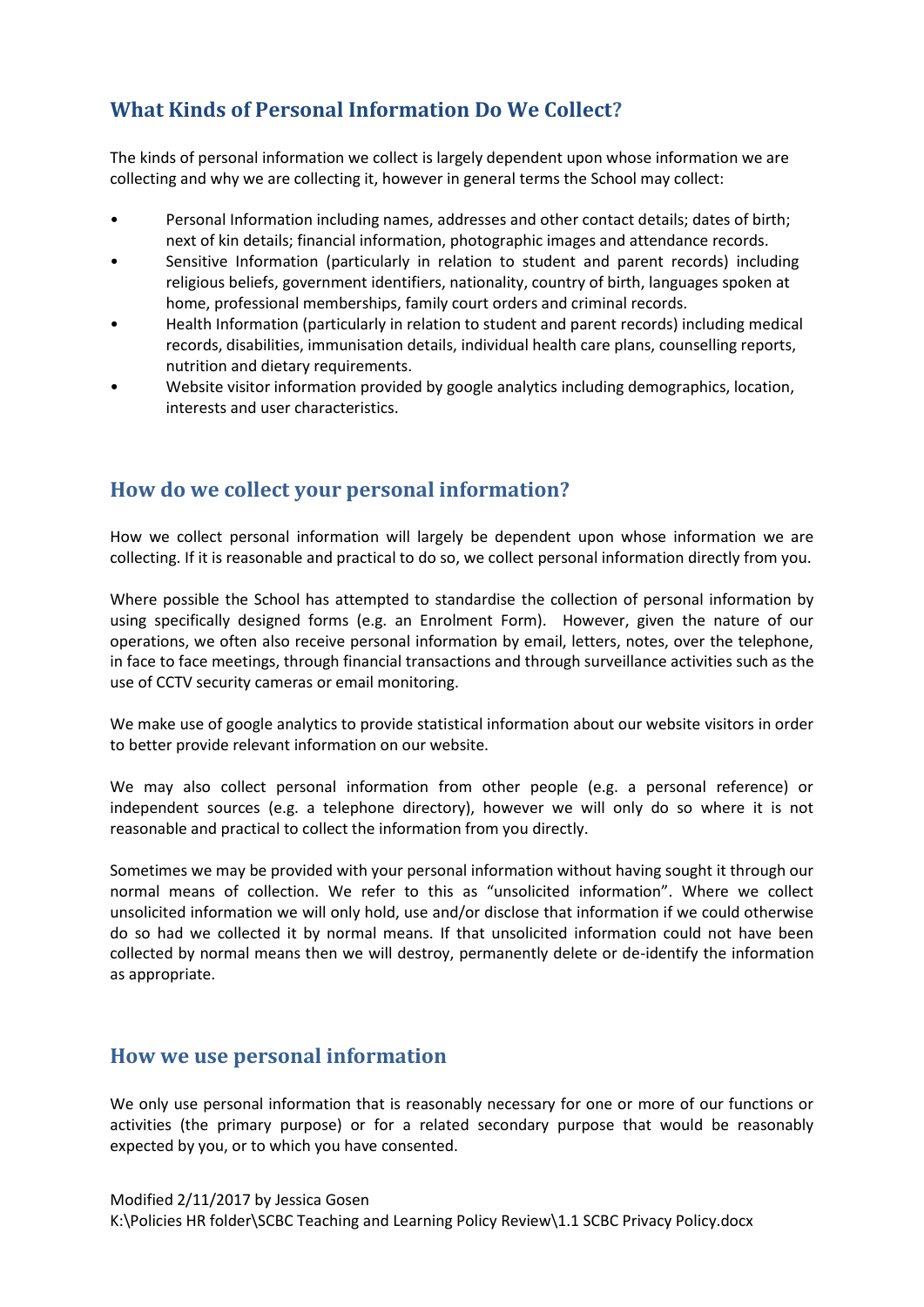Our primary uses of personal information include but are not limited to:

- providing education, pastoral care, extra-curricular and health services;
- satisfying our legal obligations including our duty of care and child protection obligations;
- keeping parents informed as to SCBC community matters through correspondence, newsletters and magazines;
- marketing, promotional and fundraising activities;
- supporting community based causes and activities, charities and other causes in connection with the School's functions or activities;
- helping us to improve our day to day operations including training our staff; systems development; developing new programs and services; undertaking planning, research and statistical analysis;
- school administration including for insurance purposes;
- the employment of staff;
- the engagement of volunteers.
- to provide website content that better aligns with our visitors needs.
- to understand who our website visitors are and provide marketing activities that target user groups.

We only collect sensitive information reasonably necessary for one or more of these functions or activities, if we have the consent of the individuals to whom the sensitive information relates, or if the collection is necessary to lessen or prevent a serious threat to life, health or safety, or another permitted general situation (such as locating a missing person) or permitted health situation (such as the collection of health information to provide a health service) exists.

If we do not have the relevant consent and a permitted health situation or permitted general situation does not exist, then we may still collect sensitive information provided it relates solely to individuals who have regular contact with the School in connection with our activities. These individuals may include students, parents, volunteers, former students and other individuals with whom the School has regular contact in relation to our activities.

We will only use or disclose sensitive information for a secondary purpose if you would reasonably expect us to use or disclose the information and the secondary purpose is directly related to the primary purpose.

## **Storage and Security of Personal Information**

We store personal information in a variety of formats including on databases, in hard copy files and on personal devices including laptop computers, mobile phones, cameras and other recording devices.

The security of your personal information is of importance to us and we take all reasonable steps to protect the personal information we hold about you from misuse, loss, unauthorised access, modification or disclosure.

These steps include:

• Restricting access to information on the School databases on a need to know basis with different levels of security being allocated to staff based on their roles and responsibilities and security profile.

Modified 2/11/2017 by Jessica Gosen K:\Policies HR folder\SCBC Teaching and Learning Policy Review\1.1 SCBC Privacy Policy.docx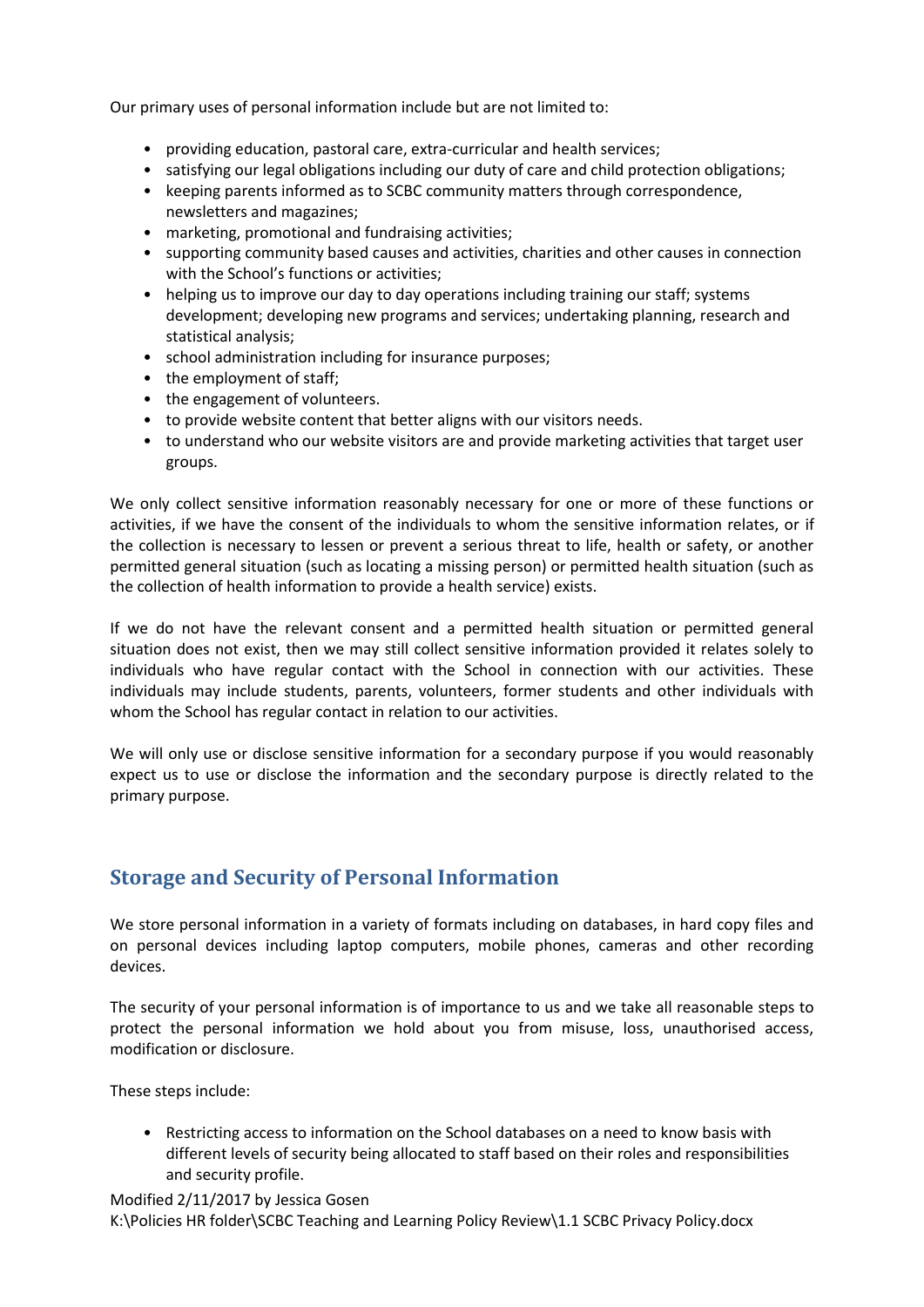- Ensuring all staff are aware that they are not to reveal or share personal passwords.
- Ensuring where sensitive and health information is stored in hard copy files that these files are stored in lockable filing cabinets in lockable rooms. Access to these records is restricted to staff on a need to know basis.
- Implementing physical security measures around the School buildings and grounds to prevent break-ins.
- Implementing ICT security systems, policies and procedures, designed to protect personal information storage on our computer networks.
- Implementing human resources policies and procedures, such as email and internet usage, confidentiality and document security policies, designed to ensure that staff follow correct protocols when handling personal information.
- Undertaking due diligence with respect to third party service providers who may have access to personal information, including cloud service providers, to ensure as far as practicable that they are compliant with the Australian Privacy Principles or a similar privacy regime.

Personal information we hold that is no longer needed is destroyed in a secure manner, deleted or de-identified as appropriate.

Our website may contain links to other websites. We do not share your personal information with those websites and we are not responsible for their privacy practices. Please check their privacy policies.

## **When we disclose personal information**

We only use personal information for the purposes for which it was given to us, or for purposes which are related (or directly related in the case of sensitive information) to one or more of our functions or activities. We may disclose your personal information to government agencies, other parents, other Schools, recipients of School publications, visiting teachers, counsellors and coaches, our service providers, agents, contractors, business partners and other recipients from time to time, only if one or more of the following apply:

- you have consented;
- you would reasonably expect us to use or disclose your personal information in this way;
- we are authorised or required to do so by law;
- disclosure will lessen or prevent a serious threat to the life, health or safety of an individual or to public safety;
- where another permitted general situation or permitted health situation exception applies;
- disclosure is reasonably necessary for a law enforcement related activity.

# **Personal Information of Students**

The Privacy Act does not differentiate between adults and children and does not specify an age after which individuals can make their own decisions with respect to their personal information.

Modified 2/11/2017 by Jessica Gosen At South Coast Baptist College we take a common sense approach to dealing with a student's personal information and generally will refer any requests for personal information to a student's

K:\Policies HR folder\SCBC Teaching and Learning Policy Review\1.1 SCBC Privacy Policy.docx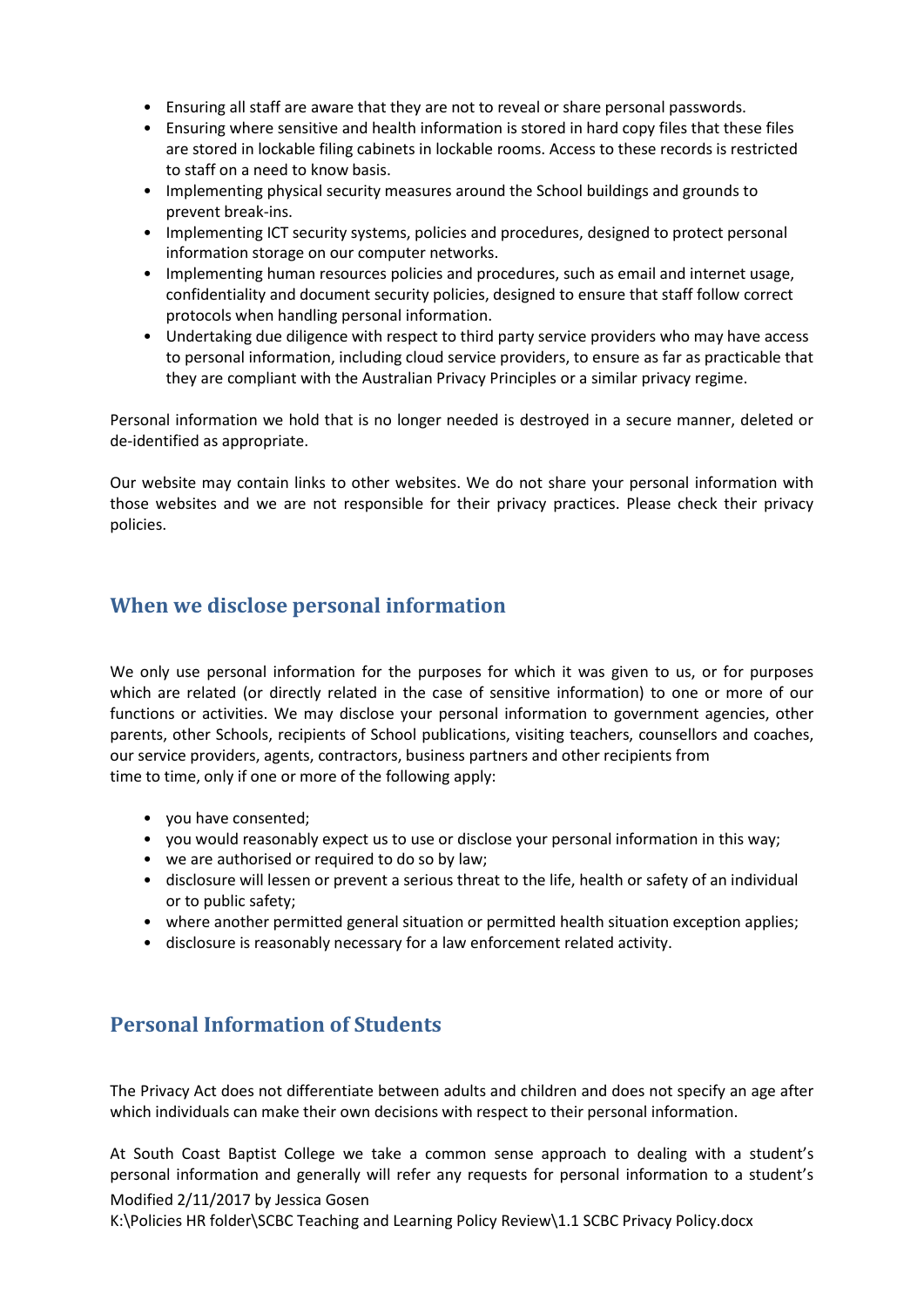parents/carers. We will treat notices provided to parents/carers as notices provided to students and we will treat consents provided by parents/carers as consents provided by a student.

We are however cognisant of the fact that children do have rights under the Privacy Act, and that in certain circumstances (especially when dealing with older students and especially when dealing with sensitive information), it will be appropriate to seek and obtain consents directly from students. We also acknowledge that there may be occasions where a student may give or withhold consent with respect to the use of their personal information independently from their parents/carers.

There may also be occasions where parents/carers are denied access to information with respect to their children, because to provide such information would have an unreasonable impact on the privacy of others, or result in a breach of the School's duty of care to the student.

## **Disclosure of personal information to overseas recipients**

We may disclose personal information about an individual to overseas recipients in certain circumstances, such as when we are organising an overseas excursion, facilitating a student exchange, or storing information with a "cloud computing service" which stores data outside of Australia. We will however take all reasonable steps not to disclose an individual's personal information to overseas recipients unless:

- We have the individual's consent (which may be implied); or
- We have satisfied ourselves that the overseas recipient is compliant with the Australian Privacy Principles, or a similar privacy regime; or
- We form the opinion that the disclosure will lessen or prevent a serious threat to the life, health or safety of an individual or to public safety; or
- We are taking appropriate action in relation to suspected unlawful activity or serious misconduct.

### **How we ensure the quality of your personal information**

We take all reasonable steps to ensure the personal information we hold, use and disclose is accurate, complete and up to date. These steps include ensuring that the personal information is accurate, complete and up to date at the time of collection and when using or disclosing the personal information. On an ongoing basis we maintain and update personal information when we are advised by individuals or when we become aware through other means that their personal information has changed.

Please contact us if any of the details you have provided change. You should also contact us if you believe that the information we have about you is not accurate, complete or up to date.

#### **How to gain access to your personal information we hold**

You may request access to the personal information we hold about you, or request that we change the personal information, by contacting us. If we do not agree to provide you with access, or to amend your personal information as requested, you will be notified accordingly. Where appropriate

Modified 2/11/2017 by Jessica Gosen K:\Policies HR folder\SCBC Teaching and Learning Policy Review\1.1 SCBC Privacy Policy.docx